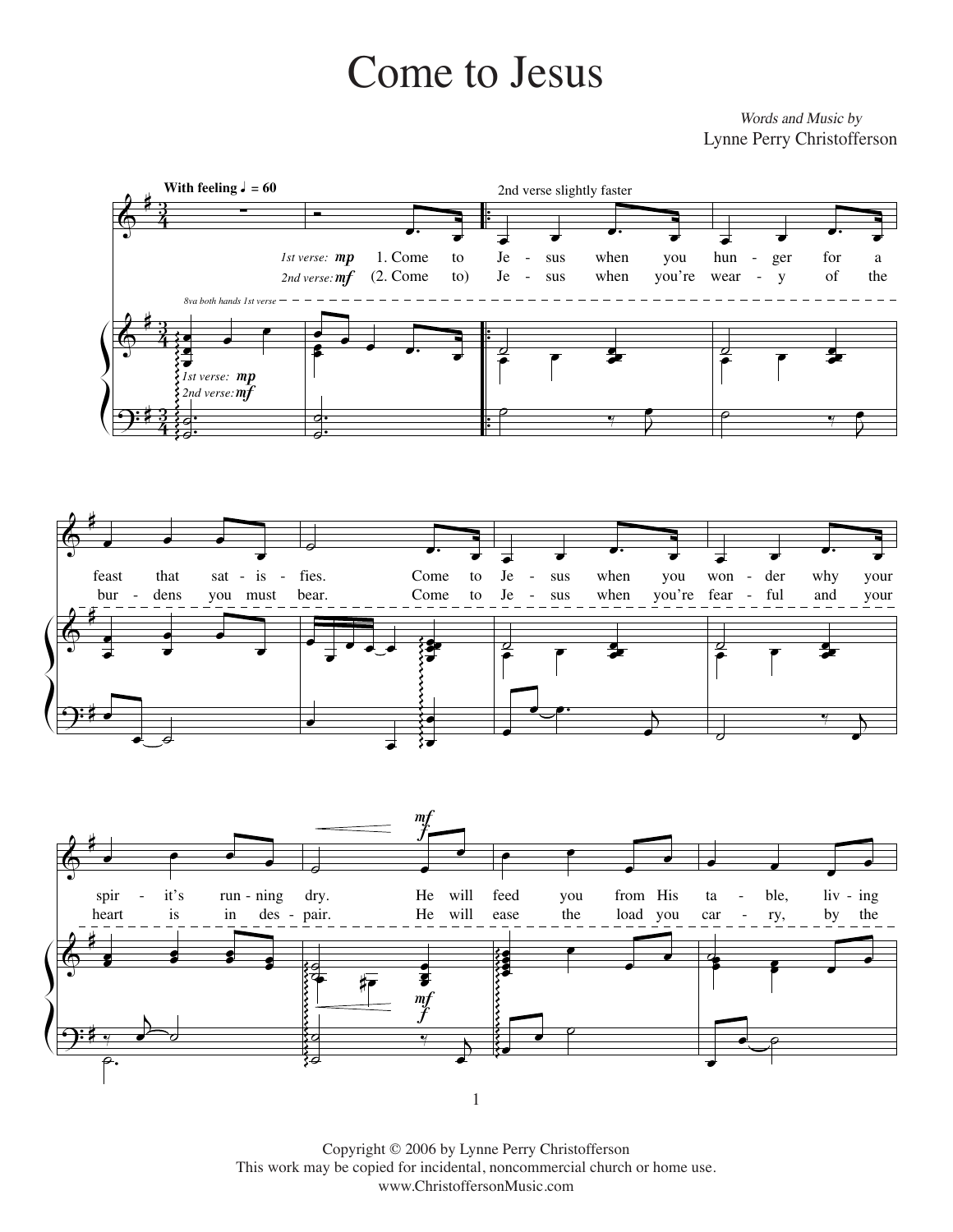







 $2\overline{ }$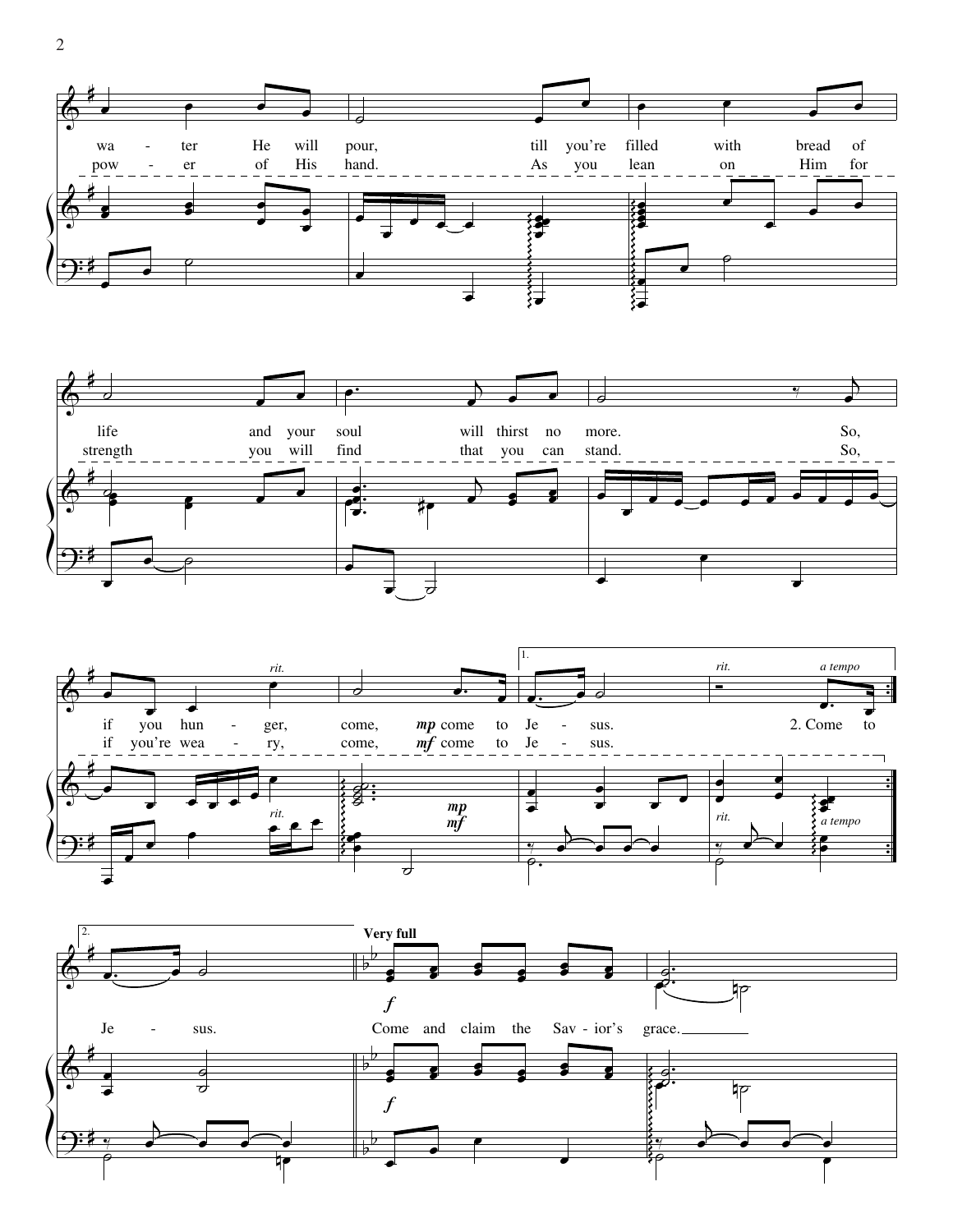